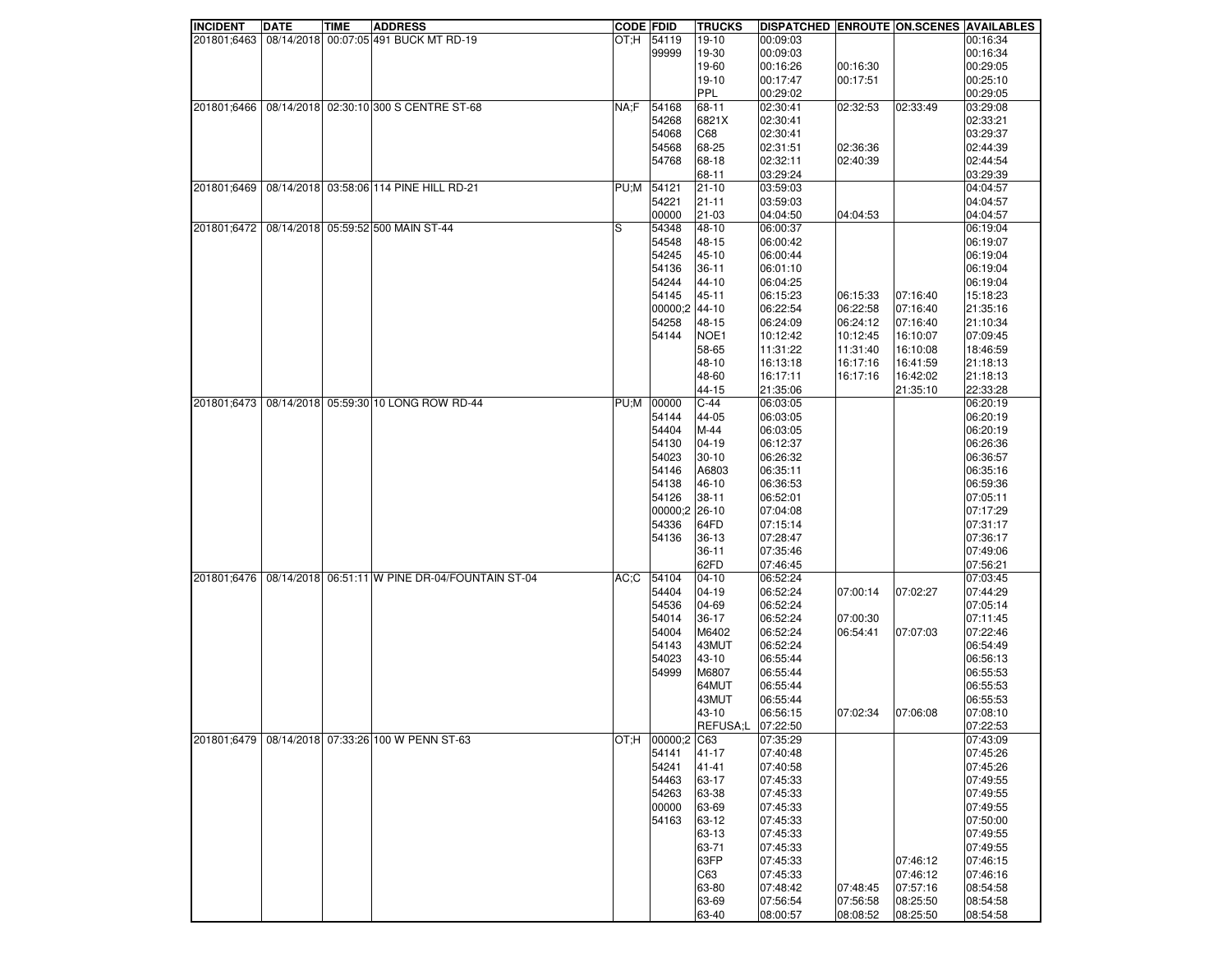| <b>INCIDENT</b> | <b>DATE</b> | <b>TIME</b> | <b>ADDRESS</b>                                          | <b>CODE FDID</b> |             | <b>TRUCKS</b>    | DISPATCHED ENROUTE ON SCENES AVAILABLES |                    |          |          |
|-----------------|-------------|-------------|---------------------------------------------------------|------------------|-------------|------------------|-----------------------------------------|--------------------|----------|----------|
| 201801:6483     |             |             | 08/14/2018 08:45:26 301 1 ST-59                         | S                | 00000       | EMA59            | 08:45:26                                | 08:45:26           | 08:45:26 | 00:17:27 |
|                 |             |             |                                                         |                  | 54154       | 54FD             | 15:03:03                                |                    |          | 15:04:03 |
|                 |             |             |                                                         |                  | 54158       | 58-10            | 16:12:10                                |                    |          | 16:21:37 |
|                 |             |             |                                                         |                  |             | 58-40            | 16:21:33                                | 16:21:36           | 17:04:08 | 20:20:09 |
|                 |             |             |                                                         |                  |             | 58-10            | 17:04:12                                |                    | 17:04:16 | 20:20:06 |
| 201801;6484     |             |             | 08/14/2018 08:54:07 91 DELAWARE DR W-19                 | PU;M             | 54119 C19   |                  | 08:55:31                                | 09:06:50           | 09:26:09 | 09:29:43 |
|                 |             |             |                                                         |                  |             | DC <sub>19</sub> |                                         |                    |          | 09:07:06 |
|                 |             |             |                                                         |                  |             |                  | 08:55:31                                |                    |          | 09:07:06 |
|                 |             |             |                                                         |                  |             | <b>AC19</b>      | 08:55:31                                |                    |          |          |
| 201801;6487     |             |             | 08/14/2018 09:01:05 100 181 SOUTH                       | MV;U             | 54121       | 21-50            | 09:03:04                                |                    |          | 09:15:08 |
|                 |             |             |                                                         |                  | 54221       | 21-60            | 09:03:04                                |                    |          | 09:15:08 |
|                 |             |             |                                                         |                  | 54015       | 21-11            | 09:03:04                                |                    |          | 09:15:08 |
|                 |             |             |                                                         |                  | 54007       | $21 - 41$        | 09:03:04                                | 09:07:33           | 09:14:37 | 09:56:10 |
|                 |             |             |                                                         |                  | 54999       | A942             | 09:03:04                                |                    |          | 09:05:03 |
|                 |             |             |                                                         |                  |             | 58MUT            | 09:03:04                                |                    |          | 09:03:34 |
|                 |             |             |                                                         |                  |             | A941             | 09:05:04                                |                    |          | 09:17:02 |
|                 |             |             |                                                         |                  |             | M5203            | 09:16:34                                | 09:17:10           | 09:25:49 | 09:46:34 |
|                 |             |             |                                                         |                  |             | REFUSA;L         | 09:46:30                                |                    |          | 09:46:34 |
| 201801;6488     |             |             | 08/14/2018 09:11:28 N 2 ST-68/W MARKET ST-68            | U; VM            | 54168       | 68-11            | 09:11:54                                |                    | 09:12:49 | 09:55:08 |
|                 |             |             |                                                         |                  | 54668       | 68-53            | 09:11:54                                |                    |          | 09:13:32 |
|                 |             |             |                                                         |                  | 54768       | 68-18            | 09:11:54                                |                    |          | 09:13:32 |
|                 |             |             |                                                         |                  | 54068       | C68              | 09:11:54                                |                    |          | 09:13:32 |
|                 |             |             |                                                         |                  | 54023       | M6801            | 09:11:54                                |                    |          | 09:13:08 |
|                 |             |             |                                                         |                  |             | 68MUT            | 09:11:54                                |                    |          | 09:13:28 |
|                 |             |             |                                                         |                  |             | M6802            | 09:13:08                                | 09:13:16           |          | 09:20:32 |
| 201801;6489     |             |             | 08/14/2018 09:13:48 109 PIKE ST-59                      | PU;M             |             | 54159 59NOSI:R   | 09:14:48                                |                    |          | 09:15:50 |
|                 |             |             |                                                         |                  |             | 59-11            | 09:14:48                                |                    |          | 09:15:50 |
|                 |             |             |                                                         |                  |             | $C-59$           | 09:14:48                                |                    |          | 09:15:50 |
|                 |             |             |                                                         |                  |             | 59-01            | 09:14:48                                |                    |          | 09:15:50 |
|                 |             |             |                                                         |                  |             | 59-02            | 09:14:48                                |                    |          | 09:15:50 |
| 201801;6490     |             |             | 08/14/2018 09:16:35 202 CHESTNUT RIDGE DR-42            | PU;M             | 54142       | $C-42$           | 09:17:37                                |                    |          | 09:27:59 |
|                 |             |             |                                                         |                  | 00000       | 42-41            | 09:17:37                                |                    |          | 09:27:59 |
|                 |             |             |                                                         |                  |             | 42               | 09:27:45                                | 09:27:52           |          | 09:55:27 |
| 201801;6491     |             |             | 08/14/2018 09:26:50 111 4 ST-59                         | PU;M             | 54159 59-11 |                  | 09:28:21                                |                    |          | 09:29:36 |
|                 |             |             |                                                         |                  |             | $C-59$           | 09:28:21                                |                    |          | 09:29:37 |
|                 |             |             |                                                         |                  |             | 59-01            | 09:28:21                                |                    |          | 09:29:37 |
|                 |             |             |                                                         |                  |             | 59-02            | 09:28:21                                |                    |          | 09:29:37 |
| 201801;6492     |             |             | 08/14/2018 09:31:56 TREMONT BORO                        | H;TO             | 54103       | 03-30            | 09:31:56                                | 09:31:56           | 16:10:10 | 20:23:02 |
|                 |             |             |                                                         |                  | 54167       | 67-10            | 09:32:19                                |                    |          | 09:32:24 |
|                 |             |             |                                                         |                  | 54224       | 67-50            | 09:32:19                                |                    |          | 09:32:24 |
|                 |             |             |                                                         |                  |             | 24-35            | 09:32:26                                | 09:32:32           |          | 13:44:43 |
| 201801;6495     |             |             | 08/14/2018 10:17:48 950 FRACKVILLE SHENANDOAH; HWY-44   | TD               | 54244       | 44-70            | 10:18:45                                |                    |          | 10:32:45 |
|                 |             |             |                                                         |                  | 54144       | 44-15            | 10:18:45                                |                    |          | 10:32:45 |
|                 |             |             |                                                         |                  | 54548       | 48S5             | 10:32:39                                | 10:32:43           |          | 10:44:39 |
| 201801;6499     |             |             | 08/14/2018 10:29:07 435 N CENTRE ST-68                  | H;TO             | 00000       | <b>RADIO</b>     | 10:29:53                                | 10:36:19           |          | 10:50:09 |
|                 |             |             |                                                         |                  | 12345       | <b>KRIS</b>      | 10:30:24                                |                    |          | 10:33:21 |
|                 |             |             |                                                         |                  |             | COMM1            | 10:30:25                                |                    |          | 10:33:21 |
| 201801;6500     |             |             | 08/14/2018 10:36:31 SCH VALLEY SPT GOODS-FAIRLANE; MALL | O:OO             | 54068       | C68              | 10:37:42                                |                    | 10:45:44 | 11:11:27 |
|                 |             |             |                                                         |                  | 54168       | 68-11            | 10:37:42                                | 10:41:54           | 10:47:55 | 11:11:27 |
|                 |             |             |                                                         |                  | 54268       | 6821X            | 10:37:42                                |                    |          | 10:39:56 |
|                 |             |             |                                                         |                  | 54468       | 68-44            | 10:37:42                                |                    |          | 10:45:49 |
|                 |             |             |                                                         |                  |             | 68-14            | 10:47:59                                | 10:48:03  10:49:15 |          | 11:11:27 |
| 201801;6501     |             |             | 08/14/2018 10:44:24 119 PIKE ST-59                      | O;OO             |             | 54159 59NOSI;R   | 10:46:39                                |                    |          | 10:47:41 |
|                 |             |             |                                                         |                  |             | 59-11            | 10:46:39                                | 10:47:31           | 10:51:22 | 10:53:06 |
|                 |             |             |                                                         |                  |             | $C-59$           | 10:46:39                                |                    |          | 10:47:41 |
|                 |             |             |                                                         |                  |             | Q59              | 10:46:39                                |                    |          | 10:47:41 |
| 201801;6502     |             |             | 08/14/2018 11:12:01 807 WATER ST-68                     |                  | OD:O 54168  | 68-11            | 11:12:01                                | 11:12:01           |          | 12:40:21 |
|                 |             |             |                                                         |                  | 54068       | C68              | 11:12:29                                | 11:12:33           |          | 12:40:21 |
| 201801:6503     |             |             | 08/14/2018 11:10:22 77 COAL ST-59                       | PU;M             |             | 54159 59NOSI;R   | 11:12:39                                |                    |          | 11:12:56 |
|                 |             |             |                                                         |                  |             | 59-11            | 11:12:39                                |                    |          | 11:12:56 |
|                 |             |             |                                                         |                  |             | $C-59$           | 11:12:39                                |                    |          | 11:12:56 |
|                 |             |             |                                                         |                  |             | 59-01            | 11:12:39                                |                    |          | 11:12:56 |
|                 |             |             |                                                         |                  |             | 59-02            | 11:12:39                                |                    |          | 11:12:56 |
|                 |             |             |                                                         |                  |             |                  |                                         |                    |          |          |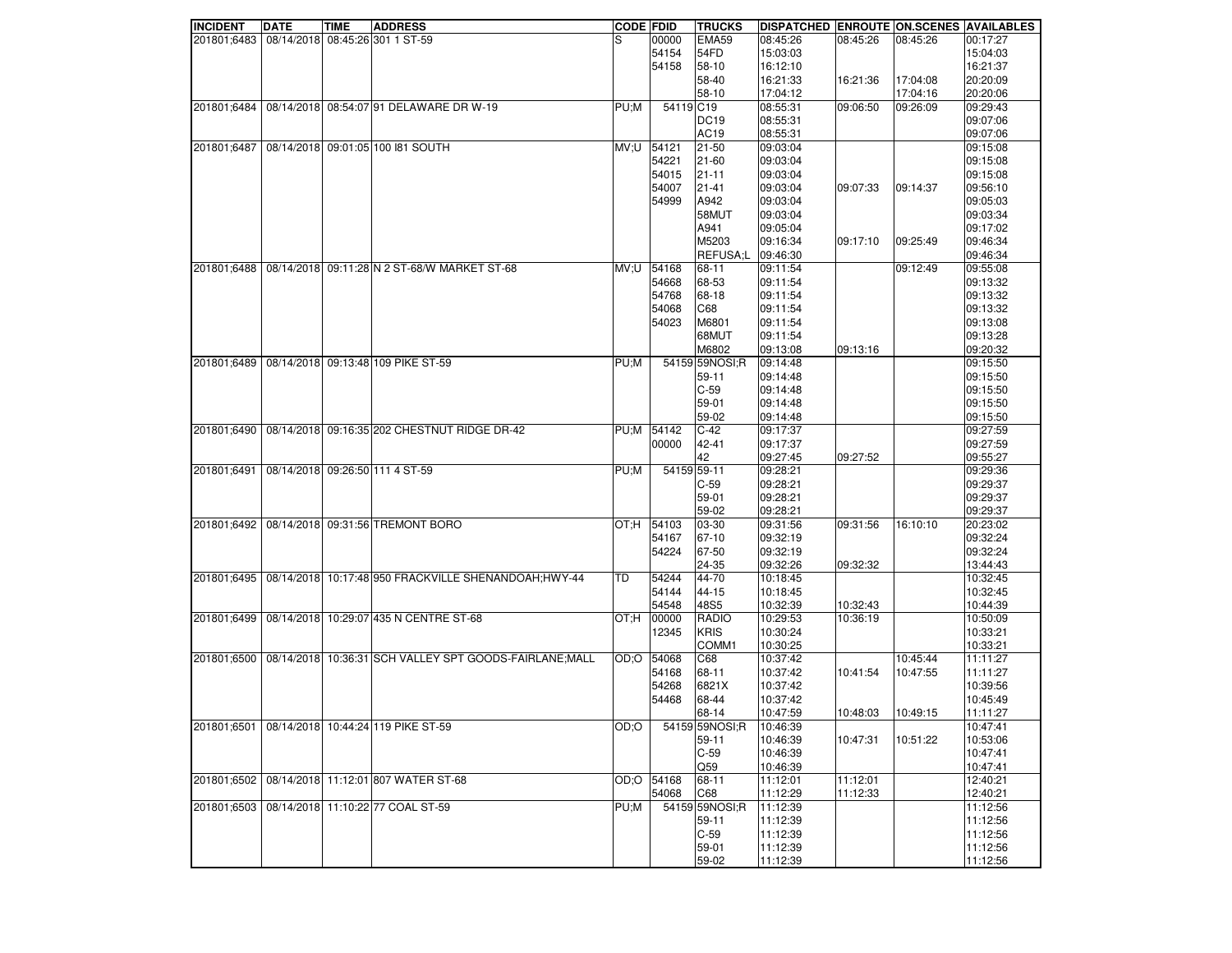| <b>INCIDENT</b> | <b>DATE</b> | <b>TIME</b> | <b>ADDRESS</b>                                  | <b>CODE FDID</b> |                   | <b>TRUCKS</b> | DISPATCHED ENROUTE ON SCENES AVAILABLES |          |          |          |
|-----------------|-------------|-------------|-------------------------------------------------|------------------|-------------------|---------------|-----------------------------------------|----------|----------|----------|
| 201801;6504     |             |             | 08/14/2018 11:57:43 7 DODD ST-08                |                  | PU;M 00000;2 C-08 |               | 11:58:47                                | 12:05:25 |          | 12:05:39 |
|                 |             |             |                                                 |                  | 54202             | 08-01         | 11:58:47                                |          |          | 12:05:31 |
|                 |             |             |                                                 |                  |                   | 08-02         | 11:58:47                                |          |          | 12:05:31 |
|                 |             |             |                                                 |                  |                   | 08-03         | 11:58:47                                |          |          | 12:05:31 |
|                 |             |             |                                                 |                  |                   | $02 - 05$     | 11:58:47                                |          |          | 12:05:31 |
| 201801;6505     |             |             | 08/14/2018 11:55:55 131 PIKE ST-59              | PU;M             | 54159 59-11       |               | 11:59:55                                |          |          | 12:00:57 |
|                 |             |             |                                                 |                  |                   |               |                                         |          |          |          |
|                 |             |             |                                                 |                  |                   | $C-59$        | 11:59:55                                |          |          | 12:00:57 |
|                 |             |             |                                                 |                  |                   | 59-01         | 11:59:55                                |          |          | 12:00:57 |
|                 |             |             |                                                 |                  |                   | 59-02         | 11:59:55                                |          |          | 12:00:57 |
| 201801;6506     |             |             | 08/14/2018 12:18:54 116 JACKSON ST-59           | PU;M             | 54159 59-11       |               | 12:20:08                                |          |          | 12:20:34 |
|                 |             |             |                                                 |                  |                   | $C-59$        | 12:20:08                                |          |          | 12:20:34 |
|                 |             |             |                                                 |                  |                   | 59-01         | 12:20:08                                |          |          | 12:20:34 |
|                 |             |             |                                                 |                  |                   | 59-02         | 12:20:08                                |          |          | 12:20:34 |
| 201801;6508     |             |             | 08/14/2018 12:30:32 104 MAHANOY AV-25           | AF;A             | 54125 25-10       |               | 12:31:35                                |          |          | 12:32:10 |
|                 |             |             |                                                 |                  |                   | 25-30         | 12:31:35                                |          |          | 12:32:10 |
|                 |             |             |                                                 |                  |                   | 25-60         | 12:31:35                                |          |          | 12:32:10 |
| 201801;6509     |             |             | 08/14/2018 12:29:00 17 PINE ST-59               | PU;M             | 54159 59-11       |               | 12:32:28                                |          |          | 12:33:10 |
|                 |             |             |                                                 |                  |                   | $C-59$        | 12:32:28                                |          |          | 12:33:10 |
|                 |             |             |                                                 |                  |                   | 59-01         | 12:32:28                                |          |          | 12:33:10 |
|                 |             |             |                                                 |                  |                   | 59-02         | 12:32:28                                |          |          | 12:33:10 |
| 201801;6513     |             |             | 08/14/2018 13:07:19 14 S 3 ST-62                | PU;M             | 00000:2 C62       |               | 13:07:58                                |          |          | 13:30:08 |
|                 |             |             |                                                 |                  |                   |               |                                         |          |          |          |
|                 |             |             |                                                 |                  | 54162             | DC62          | 13:07:58                                |          |          | 13:30:08 |
|                 |             |             |                                                 |                  | 54262             | AC62          | 13:07:58                                |          |          | 13:30:08 |
|                 |             |             |                                                 |                  | 00000             | 62-11         | 13:19:44                                |          |          | 13:30:08 |
|                 |             |             |                                                 |                  |                   | 62-12         | 13:19:44                                |          |          | 13:30:08 |
|                 |             |             |                                                 |                  |                   | AC62-2        | 13:30:00                                |          | 13:30:03 | 13:34:26 |
| 201801:6514     |             |             | 08/14/2018 13:31:44 314 MARKET ST-59            | ST:R             | 54159             | 59-11         | 13:32:15                                | 13:35:01 |          | 13:37:59 |
|                 |             |             |                                                 |                  | 54257             | 57-16         | 13:32:15                                |          |          | 13:37:59 |
|                 |             |             |                                                 |                  | 54157             | 57-12         | 13:32:15                                |          |          | 13:37:59 |
|                 |             |             |                                                 |                  | 54568             | 68-25         | 13:32:15                                | 13:36:20 |          | 13:38:18 |
|                 |             |             |                                                 |                  | 54368             | 68-12         | 13:32:15                                |          |          | 13:37:59 |
|                 |             |             |                                                 |                  | 54668             | 68-53         | 13:32:15                                |          |          | 13:37:59 |
|                 |             |             |                                                 |                  | 54162             | 62-21         | 13:32:15                                |          |          | 13:37:59 |
|                 |             |             |                                                 |                  | 54023             | $C-59$        | 13:32:15                                |          | 13:37:46 | 14:03:03 |
|                 |             |             |                                                 |                  |                   | Q59           | 13:32:15                                |          |          | 13:37:59 |
|                 |             |             |                                                 |                  |                   | M6807         | 13:32:15                                |          |          | 13:34:18 |
|                 |             |             |                                                 |                  |                   | 68MUT         | 13:32:15                                |          |          | 13:32:31 |
|                 |             |             |                                                 |                  |                   | M6808         | 13:34:18                                | 13:34:21 |          | 13:35:15 |
|                 |             |             |                                                 |                  |                   | <b>M68A</b>   | 13:35:20                                | 13:35:24 |          | 13:38:25 |
| 201801;6516     |             |             | 08/14/2018 14:04:43 S MAIN ST-64/E CENTRE ST-64 | OT:H             | 54164             | 64-10         | 14:04:48                                |          |          | 14:13:49 |
|                 |             |             |                                                 |                  | 54264             | 64-11         | 14:04:48                                |          |          | 14:13:49 |
|                 |             |             |                                                 |                  |                   |               |                                         |          |          |          |
|                 |             |             |                                                 |                  | 54364             | 64-12         | 14:04:48                                |          |          | 14:13:49 |
|                 |             |             |                                                 |                  | 54564             | 64-20         | 14:04:48                                |          |          | 14:13:49 |
|                 |             |             |                                                 |                  | 54464             | 64-25         | 14:04:48                                |          |          | 14:13:49 |
|                 |             |             |                                                 |                  | 00000;2 64-30     |               | 14:04:48                                |          |          | 14:13:49 |
|                 |             |             |                                                 |                  |                   | 64-50         | 14:04:48                                |          |          | 14:13:49 |
|                 |             |             |                                                 |                  |                   | $CG4-1$       | 14:10:58                                |          | 14:11:04 | 14:13:11 |
|                 |             |             |                                                 |                  |                   | C64           | 14:11:01                                |          |          | 14:13:13 |
| 201801:6518     |             |             | 08/14/2018 14:11:31 FURNACE ST-64/PIONEER RD-64 | CH: F            | 54264             | C64-2         | 14:12:52                                |          |          | 14:13:28 |
|                 |             |             |                                                 |                  | 54364             | C64-3         | 14:12:52                                |          |          | 14:13:28 |
|                 |             |             |                                                 |                  | 54464             | $C64-4$       | 14:12:52                                |          |          | 14:13:28 |
|                 |             |             |                                                 |                  | 54564             | C64-5         | 14:12:52                                |          |          | 14:13:28 |
|                 |             |             |                                                 |                  | 54164             | C64-1         | 14:13:17                                | 14:13:22 | 14:17:57 | 14:33:20 |
|                 |             |             |                                                 |                  | 00000;2 C64       |               | 14:13:19                                |          |          | 14:13:28 |
|                 |             |             |                                                 |                  |                   | C64           | 14:18:15                                | 14:18:20 |          | 14:33:20 |
| 201801;6519     |             |             | 08/14/2018 14:18:08 42 PEBBLE BEACH DR-HT       | AF: A            | 00000             | LUZERN;E      | 14:18:37                                |          |          | 14:19:14 |
|                 |             |             |                                                 |                  | 54119             | $19-10$       | 14:18:37                                |          |          | 14:20:57 |
|                 |             |             |                                                 |                  | 54209             | $09-10$       | 14:18:37                                |          |          | 14:20:57 |
|                 |             |             |                                                 |                  |                   | SHPTQR;S      | 14:18:37                                |          |          | 14:20:57 |
| 201801;6521     |             |             | 08/14/2018 14:33:20 340 LIZARD CREEK RD-37      | <b>FP</b>        | 5413737FP         |               | 14:33:24                                |          |          | 14:38:38 |
|                 |             |             |                                                 |                  |                   | 37-70         | 14:33:24                                | 14:38:19 |          | 15:25:32 |
| 201801;6522     |             |             | 08/14/2018 14:42:31 171 LOWER ST-16             | PU;M             | 00000;2 C48       |               | 14:43:31                                |          |          | 14:52:42 |
|                 |             |             |                                                 |                  | 54248             | 48-30         | 14:43:31                                | 14:52:40 | 15:04:44 | 16:14:19 |
|                 |             |             |                                                 |                  |                   |               |                                         |          |          |          |